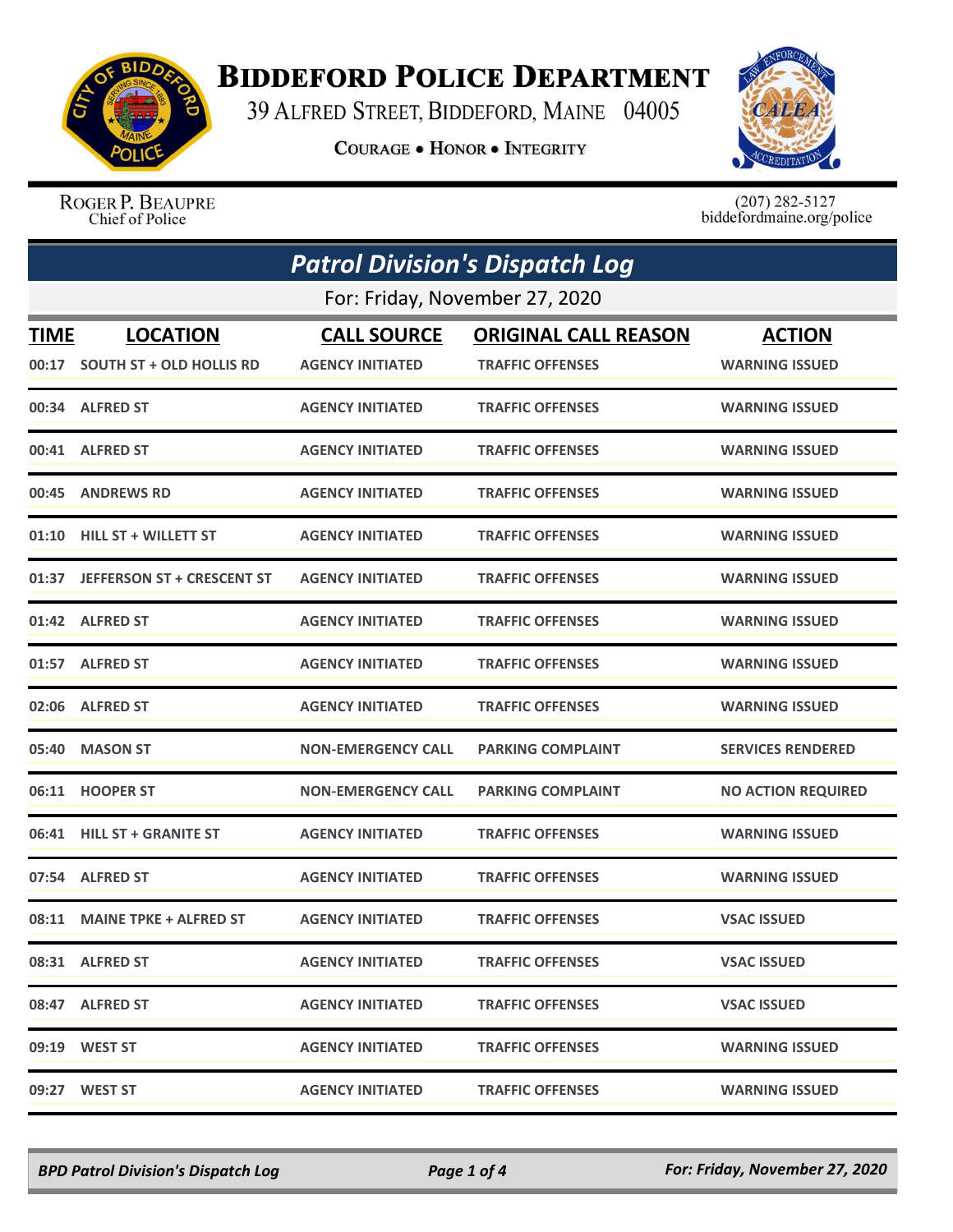| <b>TIME</b> | <b>LOCATION</b><br>09:33 JEFFERSON ST | <b>CALL SOURCE</b><br><b>AGENCY INITIATED</b> | <b>ORIGINAL CALL REASON</b><br><b>ANIMAL COMPLAINT</b> | <b>ACTION</b><br><b>NEGATIVE CONTACT</b> |
|-------------|---------------------------------------|-----------------------------------------------|--------------------------------------------------------|------------------------------------------|
|             | 09:35 WEST ST                         | <b>AGENCY INITIATED</b>                       | <b>TRAFFIC OFFENSES</b>                                | <b>WARNING ISSUED</b>                    |
|             | 10:08 POOL ST                         | <b>AGENCY INITIATED</b>                       | <b>TRAFFIC OFFENSES</b>                                | <b>VSAC ISSUED</b>                       |
|             | 10:19 POOL ST                         | <b>NON-EMERGENCY CALL</b>                     | <b>SUSPICION</b>                                       | <b>SERVICES RENDERED</b>                 |
|             | 10:20 WHITEWATER DR                   | <b>WALK-IN AT STATION</b>                     | <b>SEX OFFENDER REGISTRATION</b>                       | <b>REPORT TAKEN</b>                      |
|             | 10:23 POOL ST                         | <b>AGENCY INITIATED</b>                       | <b>TRAFFIC OFFENSES</b>                                | <b>WARNING ISSUED</b>                    |
| 10:24       | <b>ALFRED ST</b>                      | <b>WALK-IN AT STATION</b>                     | <b>COURT ORDERED CHECK IN</b>                          | <b>SERVICES RENDERED</b>                 |
|             | 10:50 POOL ST                         | <b>AGENCY INITIATED</b>                       | <b>TRAFFIC OFFENSES</b>                                | <b>WARNING ISSUED</b>                    |
|             | 10:54 CENTER ST                       | <b>NON-EMERGENCY CALL</b>                     | <b>FRAUD / SCAM</b>                                    | <b>REFERRED OTHER AGENCY</b>             |
|             | 10:59 PIKE ST                         | <b>NON-EMERGENCY CALL</b>                     | <b>PARKING COMPLAINT</b>                               | <b>PARKING TICKET ISSUED</b>             |
|             | 11:43 GRAHAM ST                       | <b>WALK-IN AT STATION</b>                     | <b>SUSPICION</b>                                       | <b>REPORT TAKEN</b>                      |
|             | 11:54 MARIAL AVE                      | <b>NON-EMERGENCY CALL</b>                     | <b>BURGLARY OF A MOTOR VEHICLE</b>                     | <b>REPORT TAKEN</b>                      |
|             | 12:36 SOUTH ST                        | <b>AGENCY INITIATED</b>                       | <b>TRAFFIC OFFENSES</b>                                | <b>WARNING ISSUED</b>                    |
| 12:43       | <b>MAY ST</b>                         | <b>AGENCY INITIATED</b>                       | <b>TRAFFIC OFFENSES</b>                                | <b>WARNING ISSUED</b>                    |
|             | 12:52 LESSARD AVE                     | <b>AGENCY INITIATED</b>                       | <b>TRAFFIC OFFENSES</b>                                | <b>WARNING ISSUED</b>                    |
|             | 13:04 MAY ST                          | <b>AGENCY INITIATED</b>                       | <b>TRAFFIC OFFENSES</b>                                | <b>WARNING ISSUED</b>                    |
|             | 13:15 BIRCH ST                        | <b>NON-EMERGENCY CALL</b>                     | <b>CODES ENFORCEMENT</b>                               | <b>SERVICES RENDERED</b>                 |
|             | $13:16$ MAY ST                        | <b>AGENCY INITIATED</b>                       | <b>TRAFFIC OFFENSES</b>                                | <b>VSAC ISSUED</b>                       |
|             | 13:24 SOUTH ST                        | <b>NON-EMERGENCY CALL</b>                     | <b>MISSING PERSON</b>                                  | <b>SERVICES RENDERED</b>                 |
|             | 13:31 SOUTH ST                        | <b>AGENCY INITIATED</b>                       | <b>TRAFFIC OFFENSES</b>                                | <b>WARNING ISSUED</b>                    |
|             | 13:38 SOUTH ST                        | <b>AGENCY INITIATED</b>                       | <b>TRAFFIC OFFENSES</b>                                | <b>WARNING ISSUED</b>                    |
|             | 13:59 MAY ST                          | <b>AGENCY INITIATED</b>                       | <b>TRAFFIC OFFENSES</b>                                | <b>WARNING ISSUED</b>                    |
|             | 14:16 BOULDER WAY                     | <b>NON-EMERGENCY CALL</b>                     | <b>INFO</b>                                            | <b>DISPATCH HANDLED</b>                  |
|             | 14:22 CHAPEL ST                       | <b>NON-EMERGENCY CALL</b>                     | <b>HARASSMENT</b>                                      | <b>REPORT TAKEN</b>                      |
|             | 14:24 SOUTH ST                        | NON-EMERGENCY CALL                            | <b>JUVENILE OFFENSES</b>                               | <b>REPORT TAKEN</b>                      |

*BPD Patrol Division's Dispatch Log Page 2 of 4 For: Friday, November 27, 2020*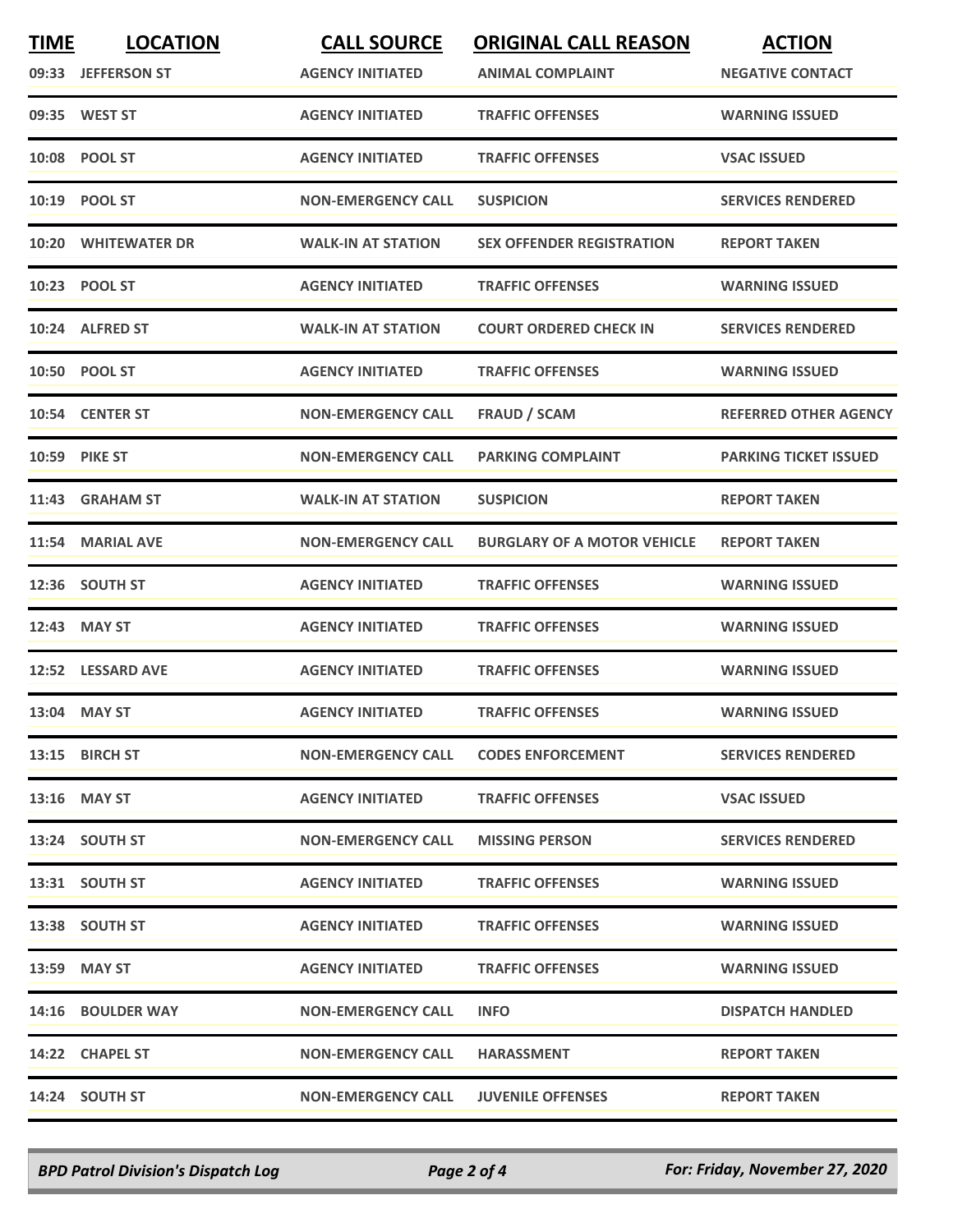| <b>TIME</b> | <b>LOCATION</b><br>14:28 BIRCH ST | <b>CALL SOURCE</b><br><b>AGENCY INITIATED</b> | <b>ORIGINAL CALL REASON</b><br><b>PAPERWORK</b> | <b>ACTION</b><br><b>PAPERWORK SERVED</b> |
|-------------|-----------------------------------|-----------------------------------------------|-------------------------------------------------|------------------------------------------|
|             | 14:53 LAMBERT ST                  | <b>NON-EMERGENCY CALL</b>                     | <b>ARTICLES LOST/FOUND</b>                      | <b>SERVICES RENDERED</b>                 |
|             | 15:08 APPLE RIDGE DR              | <b>NON-EMERGENCY CALL</b>                     | <b>CHECK WELFARE</b>                            | <b>SERVICES RENDERED</b>                 |
|             | 15:32 ALFRED ST                   | <b>WALK-IN AT STATION</b>                     | <b>PAPERWORK</b>                                | <b>SERVICES RENDERED</b>                 |
|             | 15:42 ALFRED ST                   | <b>E-911 CALL</b>                             | <b>HARASSMENT</b>                               | <b>SERVICES RENDERED</b>                 |
|             | 15:54 ALFRED ST                   | <b>AGENCY INITIATED</b>                       | <b>TRAFFIC OFFENSES</b>                         | <b>NO ACTION REQUIRED</b>                |
|             | 15:54 HILL ST                     | <b>E-911 CALL</b>                             | <b>CRIM THREAT / TERRORIZING</b>                | <b>REPORT TAKEN</b>                      |
|             | 15:59 LINCOLN ST                  | <b>NON-EMERGENCY CALL</b>                     | <b>DOMESTIC COMPLAINTS</b>                      | <b>REPORT TAKEN</b>                      |
|             | 16:27 ALFRED ST                   | <b>WALK-IN AT STATION</b>                     | <b>COURT ORDERED CHECK IN</b>                   | <b>SERVICES RENDERED</b>                 |
|             | 16:30 EMERY ST                    | <b>NON-EMERGENCY CALL</b>                     | <b>HARASSMENT</b>                               | <b>UNFOUNDED</b>                         |
|             | 16:33 POOL ST + BRISTOL ST        | <b>AGENCY INITIATED</b>                       | <b>TRAFFIC OFFENSES</b>                         | <b>VSAC ISSUED</b>                       |
|             | 16:40 ELM ST                      | <b>AGENCY INITIATED</b>                       | <b>TRAFFIC OFFENSES</b>                         | <b>WARNING ISSUED</b>                    |
|             | 16:53 BOULDER WAY + ALFRED ST     | <b>AGENCY INITIATED</b>                       | <b>TRAFFIC OFFENSES</b>                         | <b>WARNING ISSUED</b>                    |
|             | 16:53 ALFRED ST                   | <b>NON-EMERGENCY CALL</b>                     | <b>ARTICLES LOST/FOUND</b>                      | <b>DISPATCH HANDLED</b>                  |
|             | 17:08 ELM ST                      | <b>AGENCY INITIATED</b>                       | <b>TRAFFIC OFFENSES</b>                         | <b>WARNING ISSUED</b>                    |
|             | 17:15 WESTFIELD EXT               | <b>AGENCY INITIATED</b>                       | <b>PAPERWORK</b>                                | <b>NEGATIVE CONTACT</b>                  |
|             | 17:22 POOL ST                     | <b>AGENCY INITIATED</b>                       | <b>FIGHTS</b>                                   | <b>REPORT TAKEN</b>                      |
|             | 17:46 MAY ST + YALE ST            | <b>AGENCY INITIATED</b>                       | <b>TRAFFIC OFFENSES</b>                         | <b>WARNING ISSUED</b>                    |
|             | 18:02 ALFRED ST + OLD DOGS LN     | <b>AGENCY INITIATED</b>                       | <b>TRAFFIC OFFENSES</b>                         | <b>WARNING ISSUED</b>                    |
|             | <b>18:05 MOUNTAIN RD</b>          | <b>E-911 CALL</b>                             | 911 MISUSE                                      | <b>DISPATCH HANDLED</b>                  |
|             | 18:07 ALFRED ST                   | <b>NON-EMERGENCY CALL</b>                     | <b>DRUG</b>                                     | <b>SERVICES RENDERED</b>                 |
|             | 18:08 SOUTH ST                    | <b>NON-EMERGENCY CALL</b>                     | <b>TRESPASSING</b>                              | <b>FIELD INTERVIEW</b>                   |
|             | 18:18 SOUTH ST                    | <b>NON-EMERGENCY CALL</b>                     | <b>DISTURBANCE / NOISE</b>                      | <b>SERVICES RENDERED</b>                 |
|             | 19:31 ROCKY WAY                   | <b>E-911 CALL</b>                             | 911 MISUSE                                      | <b>NO ACTION REQUIRED</b>                |
|             | 19:43 ALFRED ST + PORTER ST       | <b>AGENCY INITIATED</b>                       | <b>TRAFFIC OFFENSES</b>                         | <b>WARNING ISSUED</b>                    |

*BPD Patrol Division's Dispatch Log Page 3 of 4 For: Friday, November 27, 2020*